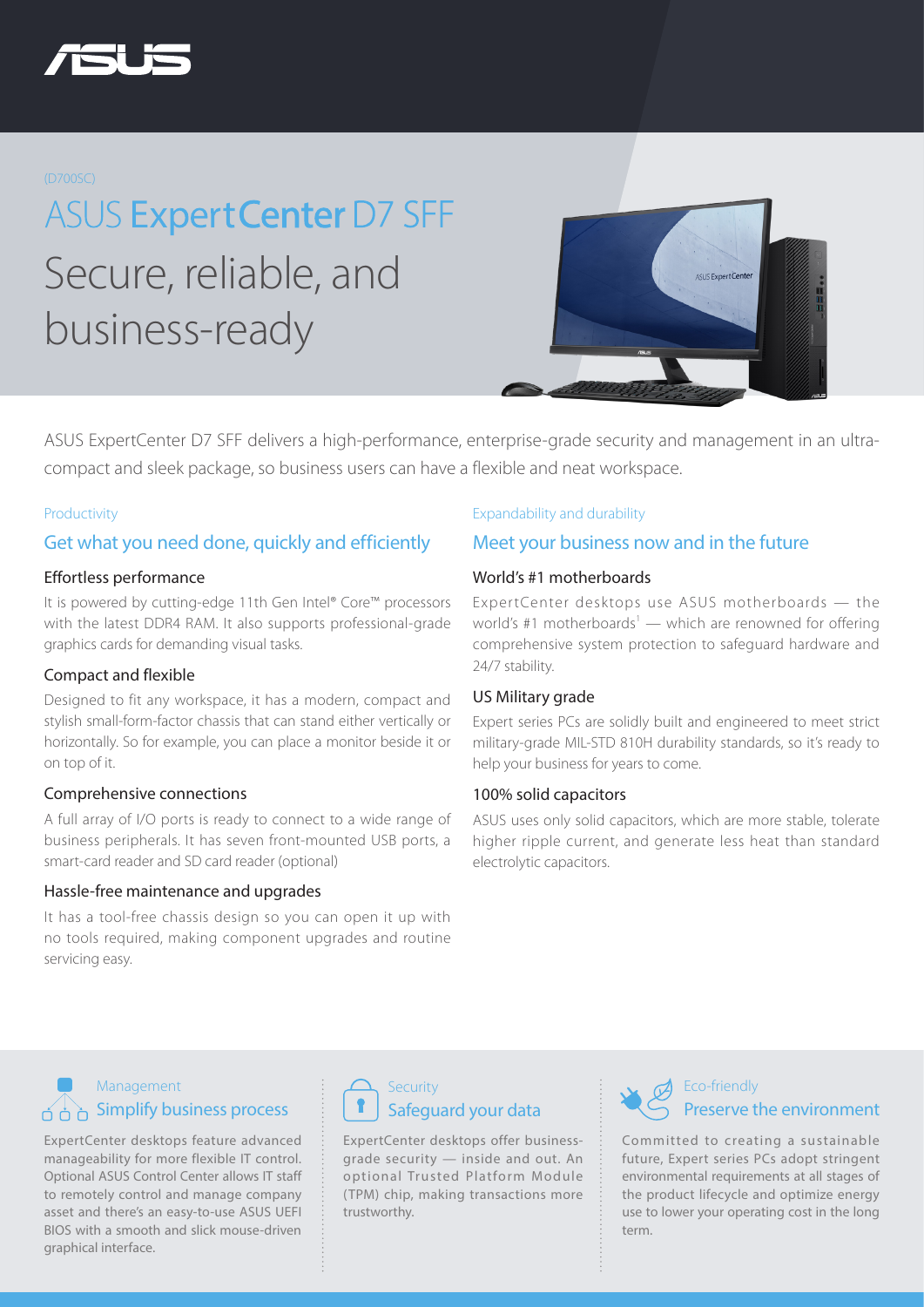# SPECIFICATIONS | D700SC

| <b>Model</b>            | <b>ASUS ExpertCenter D700SC</b>                                                                                                                                                                                                                                                                                                                                                                               |
|-------------------------|---------------------------------------------------------------------------------------------------------------------------------------------------------------------------------------------------------------------------------------------------------------------------------------------------------------------------------------------------------------------------------------------------------------|
| <b>CPU</b>              | Intel® Core™ i7-11700 processor 2.5GHz (16MB cache, up to 4.9 GHz, 8 cores)<br>Intel® Core™ i5-11500 processor 2.7 GHz (12MB cache, up to 4.6 GHz, 6 cores)<br>Intel® Core™ i5-11400 processor 2.6 GHz (12MB cache, up to 4.4 GHz, 6 cores)<br>Intel® Core™ i7-10700 / i5-10500 / i5-10400 / i3-10100 / i3-10105 processor<br>Intel® Pentium® Gold G6505 / G6405 processor<br>Intel® Celeron® G5905 processor |
| <b>Operation System</b> | Windows 11 Pro - ASUS recommends Windows 11 Pro for business<br>Windows 11 Home - ASUS recommends Windows 11 Pro for business<br>Endless OS, Clean OS                                                                                                                                                                                                                                                         |
| Chipset                 | Intel <sup>®</sup> B560                                                                                                                                                                                                                                                                                                                                                                                       |
| <b>Discrete GPU</b>     | NVIDIA® GeForce® GT730 2GB DDR5: 1 x DVI, 1 x D-SUB, 1 x HDMI<br>NVIDIA® GeForce® GT1030 2GB: 1 x DVI, 1 x HDMI<br>NVIDIA® T600 4GB DDR6 : 4 x mini-DP                                                                                                                                                                                                                                                        |
| <b>Integrated GPU</b>   | Up to Intel <sup>®</sup> UHD graphics 750                                                                                                                                                                                                                                                                                                                                                                     |
| <b>Memory</b>           | 4 x DIMM slot, dual channel DDR4 3200 MHz, up to 128GB<br>4GB / 8GB / 16GB DDR4 U-DIMM<br>* All DIMM modules are 3200 MHz.<br>The actual transfer rates will depend on the particular CPU.                                                                                                                                                                                                                    |
| <b>Expansion Slots</b>  | 1 x PCle® 4.0 / 3.0 x 16, 2 x PCle® 3.0 / 2.0 x 1<br>2 x M.2 for storage, 1 x M.2 for WiFi, 4 x DIMM Slot                                                                                                                                                                                                                                                                                                     |
| <b>Serial ATA</b>       | 3 Serial ATA 6.0 Gb/s                                                                                                                                                                                                                                                                                                                                                                                         |
| <b>Storage</b>          | 1 x 3.5" + 1 x 2.5" HDD, up to 3TB 7200 rpm (support HDD tool-free design)<br>2 x M.2 SSD, up to 2TB PCle® 3.0 SSD<br>- 1st M.2 support SSD SATA mode& PCIe x 4 mode (near-by card reader)<br>- 2nd M.2 support Optane / Intel TG SSD and SATA & PCIex4 mode (near-by CPU)<br>1TB / 2TB HDD 3.5" 7200 rpm<br>128GB / 256GB / 512GB / 1TB M.2 PCIe® Value SSD<br>512GB / 1TB M.2 PCIe® Performance SSD         |
| <b>Drive Bays</b>       | 1 x 3.5" HDD internal bay<br>1 x 2.5" HDD internal bay                                                                                                                                                                                                                                                                                                                                                        |
| <b>Optical Drive</b>    | Slim type DVD ROM (Optional) / Slim type DVD RW (Optional)                                                                                                                                                                                                                                                                                                                                                    |
| <b>Wireless</b>         | Without Wi-Fi card (optional)<br>Dual band 2 x 2 Wi-Fi 6 (802.11ax) + Bluetooth 5.0_CNVi (optional)<br>Dual band 2 x 2 Wi-Fi 5 (802.11ac) + Bluetooth 5.0 (optional)<br>Dual band 1 x 1 Wi-Fi 5 (802.11ac) + Bluetooth 5.0 (optional)                                                                                                                                                                         |
| Audio                   | 7.1 surround sound high-definition audio<br>ASUS two-way AI Noise-Canceling Technology                                                                                                                                                                                                                                                                                                                        |
| <b>Front IO Port</b>    | 2 x USB 2.0 Type-A<br>2 x USB 3.2 Gen 1 Type-A<br>2 x USB 3.2 Gen 2 Type-A<br>1 x USB 3.2 Gen 2 Type-C<br>Smart Card Reader & SD Card Reader (optional)<br>1 x 3.5mm combo audio jack<br>1 x Headphone                                                                                                                                                                                                        |
| Rear IO Port            | 2 x PS / 2 keyboard and mouse port<br>1 x HDMI 1.4, 1 x DisplayPort go DP 1.2<br>1 x VGA Port, 1 x LAN (RJ-45) port with LED indicator<br>4 x USB 2.0 Type-A, 3 x Audio jacks support 7.1 channel audio output<br>1 x Parallel port (optional), 1 x Serial port (optional)                                                                                                                                    |

Serial port bracket , Parallel port cable d Platform Module (TPM) 2.0 ntrusion cable, Audio module , Smart card reader + SD card reader External Antenna

d Platform Module (TPM) 2.0 **Buzzer cable (Optional)** Kensington lock slot Pad lock slot assword protection and security

**S Control Center , MyASUS** ry (China only and Taiwan only)

**Dimension(W x D x H)** 9.46 x 29.26 x 33.96 cm

23.2 x 49.2 x 49.0 cm

**Warranty Card** ; Quick Start Guide board / Mouse (Optional)

|  | <b>Power Supply</b>                                    | 180W (TFX single out)<br>300W (TFX single outp                                                                                 |
|--|--------------------------------------------------------|--------------------------------------------------------------------------------------------------------------------------------|
|  | Dimension(W x D x H)                                   | 9.46 x 29.26 x                                                                                                                 |
|  | <b>Dimension with</b><br>$Carton(W \times D \times H)$ | $23.2 \times 49.2 \times$                                                                                                      |
|  | Weight                                                 | 5 kg                                                                                                                           |
|  | Included in the Box                                    | Power Cord; Warranty Ca<br>Keyboard / Mous                                                                                     |
|  | <b>Optional accessary</b>                              | Serial port cable, Serial port b<br>Trusted Platform M<br>Chassis intrusion cabl<br>Buzzer cable, Smart card re<br>External Ar |
|  | <b>Security</b>                                        | Trusted Platform M<br>Buzzer cable<br>Kensington<br>Pad lock<br>HDD user password pro                                          |
|  | Software                                               | <b>ASUS Control Cer</b><br>Al Recovery (China onl                                                                              |
|  | Cartificatos                                           | <b>Energy Star</b>                                                                                                             |

**Certificates** Energy Star , EPEAT

# RECOMMENDED ACCESSORIES



Disclaimer :

1. ASUS secured the #1 spot for motherboard market share as of 2017, with DigiTimes reporting that the Taiwanese PC component giant owns 45% of the motherboard market.

2. Please note that ExpertCenter D7 SFF includes two up to 2 TB M.2 SSD drives and one up to 2 TB 3.5" HDD. A second 2.5" HDD of up to 1 TB can be optionally fitted by the user, for total HDD capacity of up to 3TB.



3. Kensington security slot and Padlock slot built in chassis

4. All accessories may vary in different market. Brand and product names mentioned are trademarks of their respective companies.

5. Product specifications may differ from country to country. We recommend that you check with your local dealers for the specifications of the products available

6. Colors of products may not be perfectly accurate due to variations caused by photography and monitor settings.

7. Although we endeavor to present the most accurate and comprehensive information at the time of publication, we reserve the right to make changes without prior notice.

ASUS BE279QSK Video Conferencing Monitor ASUS BE279CLB Business Monitor ASUS Parallel Port Cable

**Power Steppier Supply** (80 + Bronze)  $\sqrt{(30 + 16)}$  single output) (80 + Platinum)